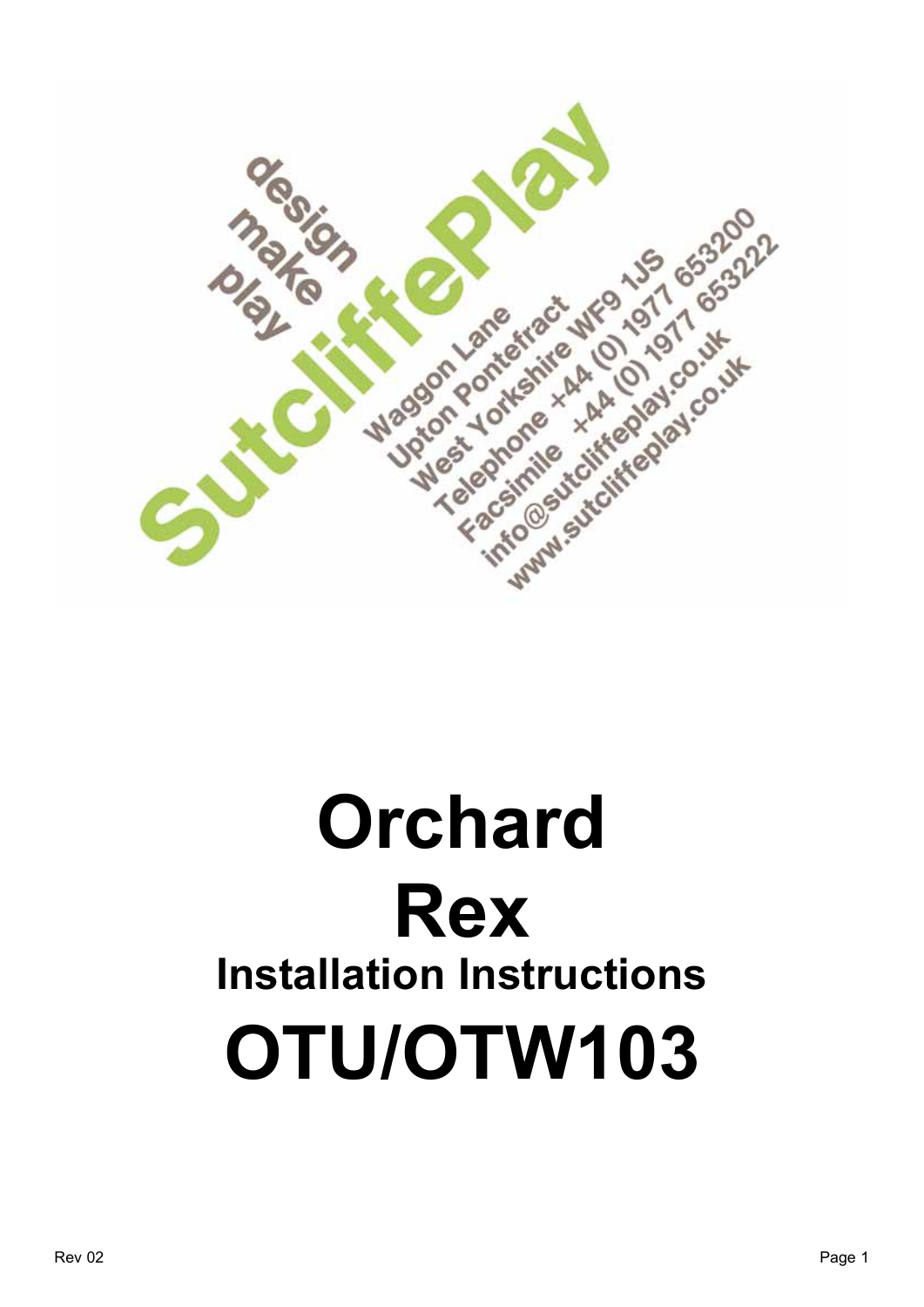### **OTU/OTW103 Orchard Unit**

**Installation Instructions**

**SUICILIANS** 

- 1. Read all instructions carefully before starting assembly.
- 2. Check using the parts list and fixing kit list that none of the components are missing. If any parts are missing contact our sales office.
- 3. Plan the final position of the play equipment ensuring there is sufficient space. See ground plan for recommended safety surface area and critical fall height to EN-1176.
- 4. Excavate the foundation holes in accordance with the ground plan. Orchard is designed to be installed onto a level site.
- 5. Fit the ground shoes OPA001/OPA002 to the bottom of the required posts, following the instruction sheet.
- 6. Erect the main posts into the foundation holes. Each post is numbered, and marked with an X on one end. Follow the post assembly sheet and ground plan to erect each post in the correct sequence.

The main connections are secured with M16 bolts, two 24mm - long socket drives are required.

- 7. Assemble the activities and nets onto the posts in accordance with the assembly sheets. Do not concrete the main legs until all the nets, panels, and other activities are fitted, as adjustment's may be required.
- 8. When all the activities are fitted, fill the foundation holes to the required depth with concrete.
- 9. Do not allow the equipment to be used until the concrete has set (2-3 days) and the required safety surface has been installed.
- 10. Check that all fixing bolts are fully tightened. Fit the post caps as described on the assembly sheet.
- 11. After one month check all bolts and tighten if necessary. After this one month period insert the rubber bolt covers as described on the assembly sheet.
- 12. Follow the maintenance instructions supplied.

During installation care must be taken to prevent hazards to children. Extra care should be taken if conditions are abnormal.

Installation of this type of equipment requires at least three people, and the use of a lifting tower or platform.

#### **Tools Required**

M10 Security screw fixing tool ref FIX195 Socket for M16 bolt x 2 Socket for M10 bolt Digging Implements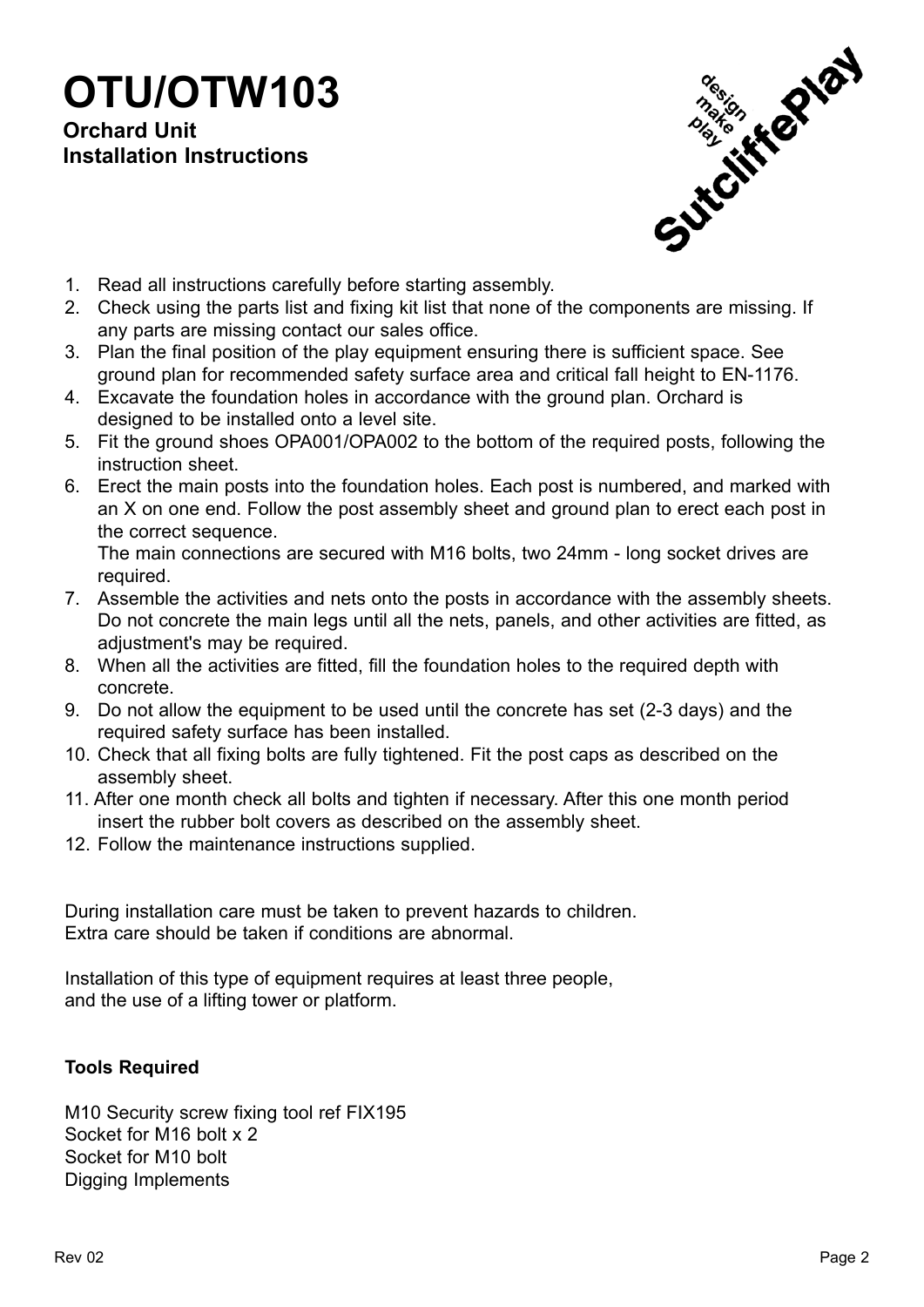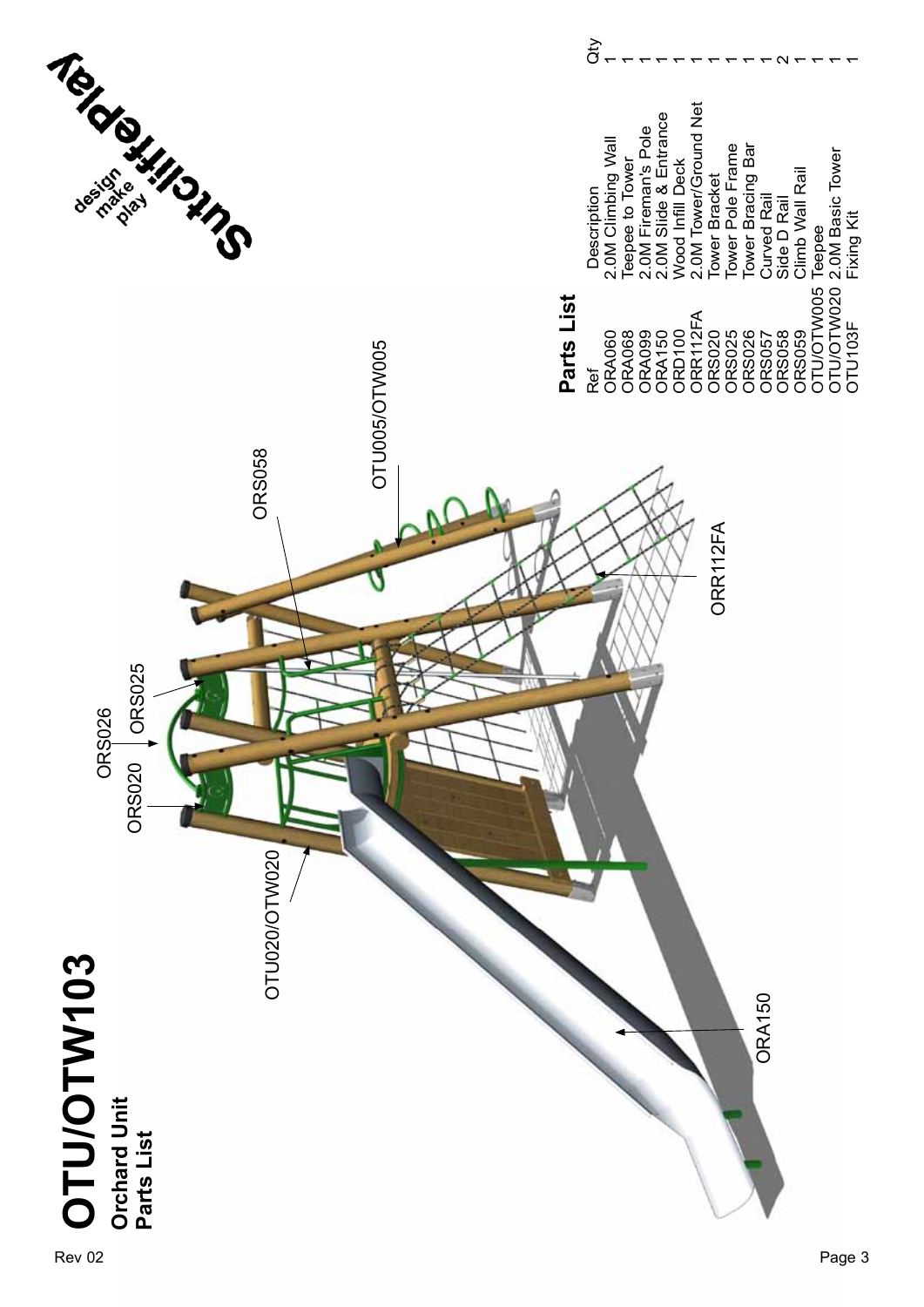





| Description | 2.0M Climbing Wall | Teepee to Tower | 2.0M Fireman's Pole<br>2.0M Slide & Entrance | Wood Infill Deck | 2.0M Tower/Ground Net                                      | <b>Tower Bracket</b> | Tower Pole Frame | Tower Bracing Bar | Curved Rail   | Side D Rail   | Climb Wall Rail | Teepee            | 2.0M Basic Tower  | Fixing Kit     |
|-------------|--------------------|-----------------|----------------------------------------------|------------------|------------------------------------------------------------|----------------------|------------------|-------------------|---------------|---------------|-----------------|-------------------|-------------------|----------------|
| a¥<br>R     | <b>DRA060</b>      | <b>DRA068</b>   |                                              |                  | ORA099<br>ORA150<br>ORD100<br>ORR112FA<br>ORS020<br>ORS025 |                      |                  | <b>DRS026</b>     | <b>DRS057</b> | <b>DRS058</b> | <b>DRS059</b>   | <b>SOOMLO/NLC</b> | <b>DTU/OTW020</b> | <b>DTU103F</b> |